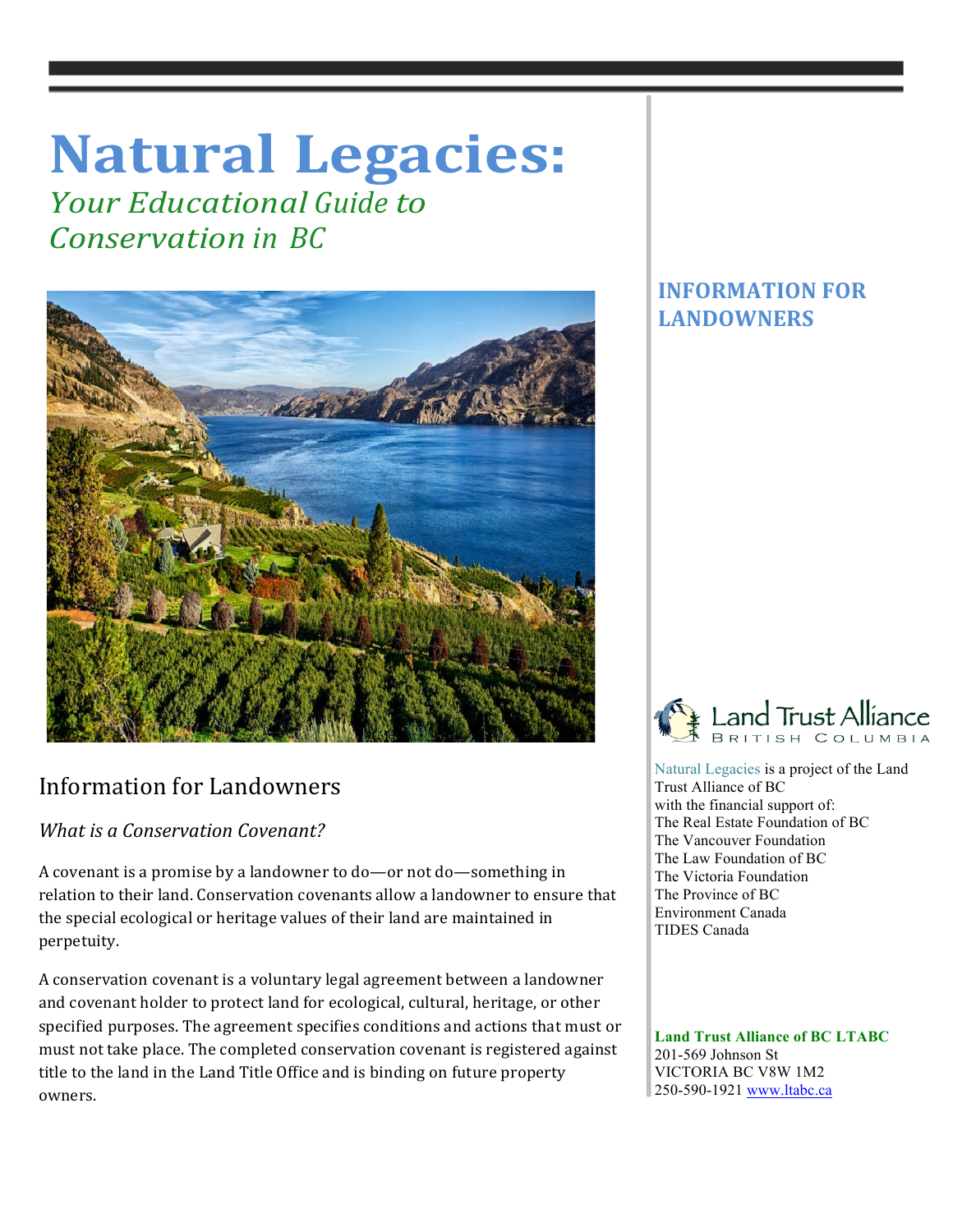A conservation covenant is different than a Restrictive Covenant under the B.C. *Land Title Act*. A restrictive covenant is used to prevent something happening on that land, such as the removal of trees or other vegetation, but cannot impose positive obligations on others. For more information see 'Restrictive Covenants'.

#### *When are conservation covenants a good conservation tool?*

From a landowner's perspective, a conservation covenant is a good choice if:

- $\triangleright$  You want to retain ownership of the land, but assure it's conservation values are protected even if you sell the land;
- $\triangleright$  You want flexible options that:
- $\circ$  Can be tailored to address specific ecological or other features of the land
- o Can protect all of the property or just a part
- $\circ$  Can make provision for the use of buildings as well as the land
- $\circ$  Can be modified in the future if all parties agree to this

If the intent is to transfer full ownership of the property to a conservation organization, the covenant could make provision for the landowner and heirs to live on the property during their lifetimes;

Considerations:

- $\triangleright$  The conservation covenant is a long-term commitment that is designed to be hard to change. Landowners should be very certain that this is their preferred approach prior to making the commitment;
- $\triangleright$  The conservation covenant may lower the sale value of the property in question, because its future use is limited by the terms of the covenant;
- $\triangleright$  There are costs to the landowner setting up the covenant, including obtaining professional advice

If you are considering options for the long term protection of ecological values on your land, talk to your local land trust organization. They can help you understand the various options and discuss what might work best for your needs and desires. 

#### *What is included in a conservation covenant?*

Typically, a conservation covenant will include the following:

- $\triangleright$  Information about the property:
- o A legal description of the land and buildings
- $\circ$  Baseline documentation on the site and its condition
- $\triangleright$  Terms and conditions for use:
- o Restrictions on the use and disposal of the land
- $\circ$  Provisions for management of the covenanted land and buildings (this may also be provided in a separate management agreement)
- o Owner's rights and obligations
- $\triangleright$  Financial and legal obligations of all parties, e.g.:
- o Mortgages
- o Liability
- $\circ$  An acknowledgement that the landowner has sought independent legal and tax advice before entering into the covenant
- $\triangleright$  Monitoring and enforcement:
- o A provision to allow the covenant holder access for the purpose of monitoring the covenanted land and